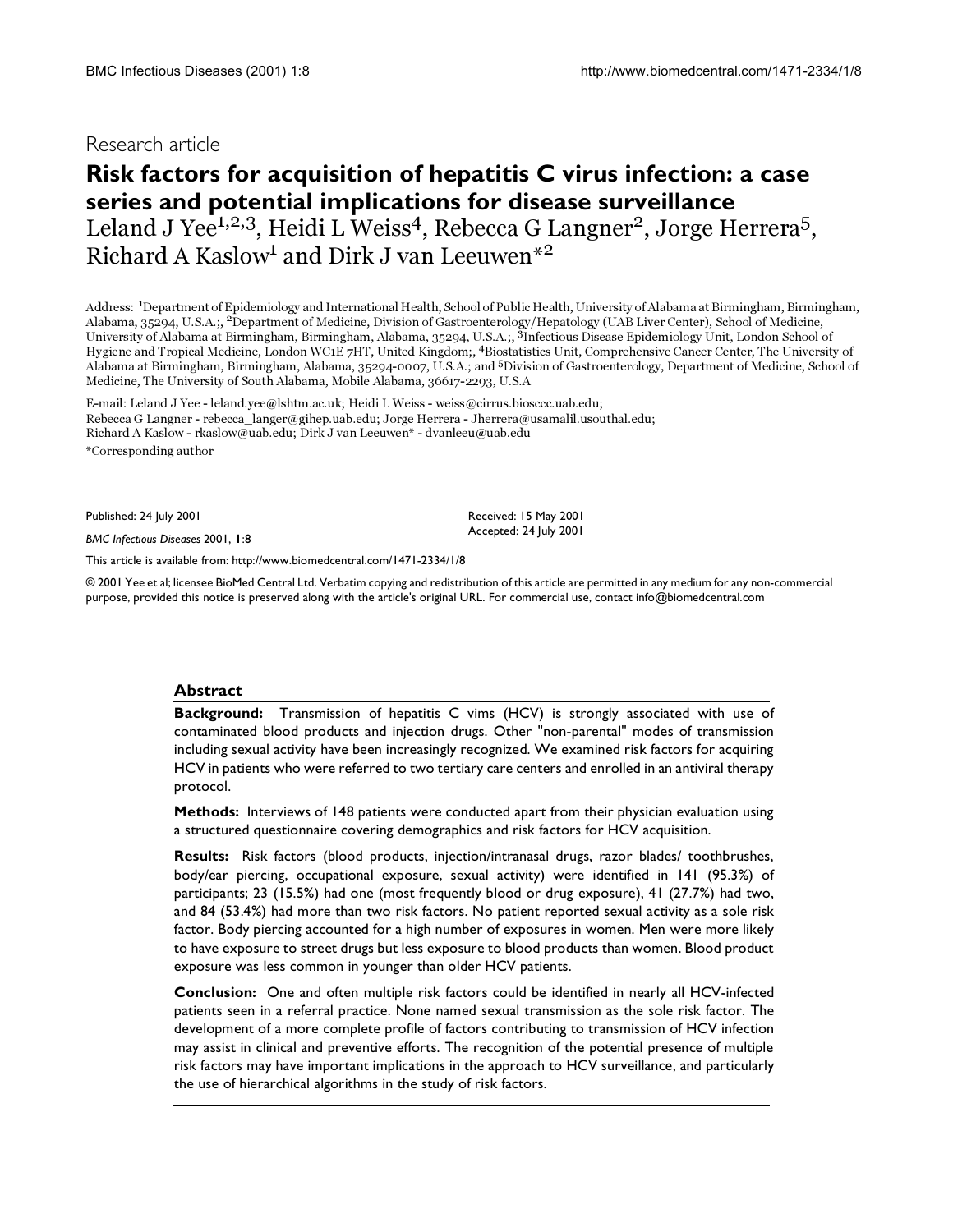## **Background**

An estimated 4 million individuals in the United States and 200 million people worldwide are infected with the hepatitis C virus (HCV) [\[1](#page-4-0)[,2\]](#page-4-1). Infection with HCV may lead to disabling symptoms, cirrhosis and hepatocellular carcinoma [\[3,](#page-4-2)[4\]](#page-4-3) and is said to account for a significant proportion of end-stage liver disease among HCV-infected individuals (incidence of 3.1 per 1000 person-years) [[5](#page-4-4)]. From 2010–2019, HCV may lead to the loss of 1.83 million years of life among those under 65, at a societal cost of billions of dollars [\[6\]](#page-4-5).

Blood-borne transmission of HCV infection is undisputed and reflected in the prevalence of HCV among injection drug users (IDUs) and patients exposed to contaminated blood products. HCV infection has also been linked to other exposures such as intranasal cocaine use ("snorting") [[7](#page-4-6)], which probably promotes passage through vessels of the nasal septum. Centers for Disease Control and Prevention (CDC) data have highlighted sexual exposure without other risk factors in 15– 20% patients; two-thirds had an anti-HCV positive sexual partner [\[1](#page-4-0)[,8\]](#page-4-7), but sexual practices appear to play a minor role among IDUs [[9](#page-4-8),[10](#page-4-9)[,11](#page-4-10)[,12](#page-4-11)]. For a perspective on tertiary care settings we inquired about the routes of infection in referred patients. We aimed to examine the distribution of risk factors for HCV acquisition among patients chronically infected with HCV who were seeking anti-viral treatment in a tertiary care setting.

## **Methods**

We recruited consecutive chronically infected HCV patients eligible for a trial of interferon-alpha and ribavirin

therapy at two academic referral settings. They were selected from over 2500 patients referred to the University of Alabama at Birmingham Liver Center and the University of South Alabama Gastroenterology and Hepatology Division. Concomitant HBV or HIV infection or advanced liver disease (decompensated cirrhosis) were trial exclusion criteria. Extensive data on demographic factors as well as routes and estimated year of exposure to known HCV risk factors were gathered in an interviewer-assisted questionnaire (Table [1.](#page-1-0)A). Sexual exposure, in the present study, was defined as having at least 1 sexual contact with an individual known or suspected to have HCV. One investigator (LJY) conducted all interviews privately with assurance that data would remain separate from medical records. To enhance recall, questions were repeated with different phrasing. Standard statistical methods including calculations of prevalence, mean, median and standard deviation were applied using SAS*®* software (Cary, NC). This study was approved by the Institutional Review Board for Human Use of the University of Alabama at Birmingham and patients gave informed consent for the interviews.

## **Results**

## *Demographics*

<span id="page-1-0"></span>Patient age ranged from 18 to 72 years with the mean  $\pm$ SD of  $45 \pm 8.1$  years and a median age of 44 years. Of 148 patients, 88 (59.5%) were males; 130 (88%) were Caucasians and 18 (12%) were African-Americans; 126 (85%) had completed high school.

| Table IA: Number of known risk factors in 148 patients with chronic hepatitis C infection evaluated at two Alabama tertiary care med- |  |
|---------------------------------------------------------------------------------------------------------------------------------------|--|
| ical centers. A. Number and $\%$ of patients exposed to each risk factor (includes multiple exposures) $^{\ast}$                      |  |

| <b>KNOWN RISK FACTOR</b>                  | N(%)      | <b>REFERENCES</b> |  |
|-------------------------------------------|-----------|-------------------|--|
|                                           |           |                   |  |
| No known risk factor                      | 7(4.7)    |                   |  |
| Injection Drug or intranasal cocaine use  | 71 (48)   |                   |  |
| Sharing of razors and toothbrushes        | 65 (44)   | 17,18             |  |
| Body/ear piercing                         | 63 (42.6) | 7,17              |  |
| Recipient of blood (products) before 1992 | 62(41.9)  | 7, 19, 20         |  |
| Sexual exposure                           | 55 (37.2) | 1,8               |  |
| Occupational exposure to blood            | 47 (31.8) | 21                |  |
| Tattooing                                 | 25(16.9)  | 17,22,23          |  |
| Hemodialysis                              | 0(0)      | 24,21             |  |
| Acupuncture                               | 0(0)      | 25,26             |  |

\* For example, if an individual has exposure to both blood products and tattooing, they are counted under "Tattooing" as well as "Recipient of blood (products) before 1992"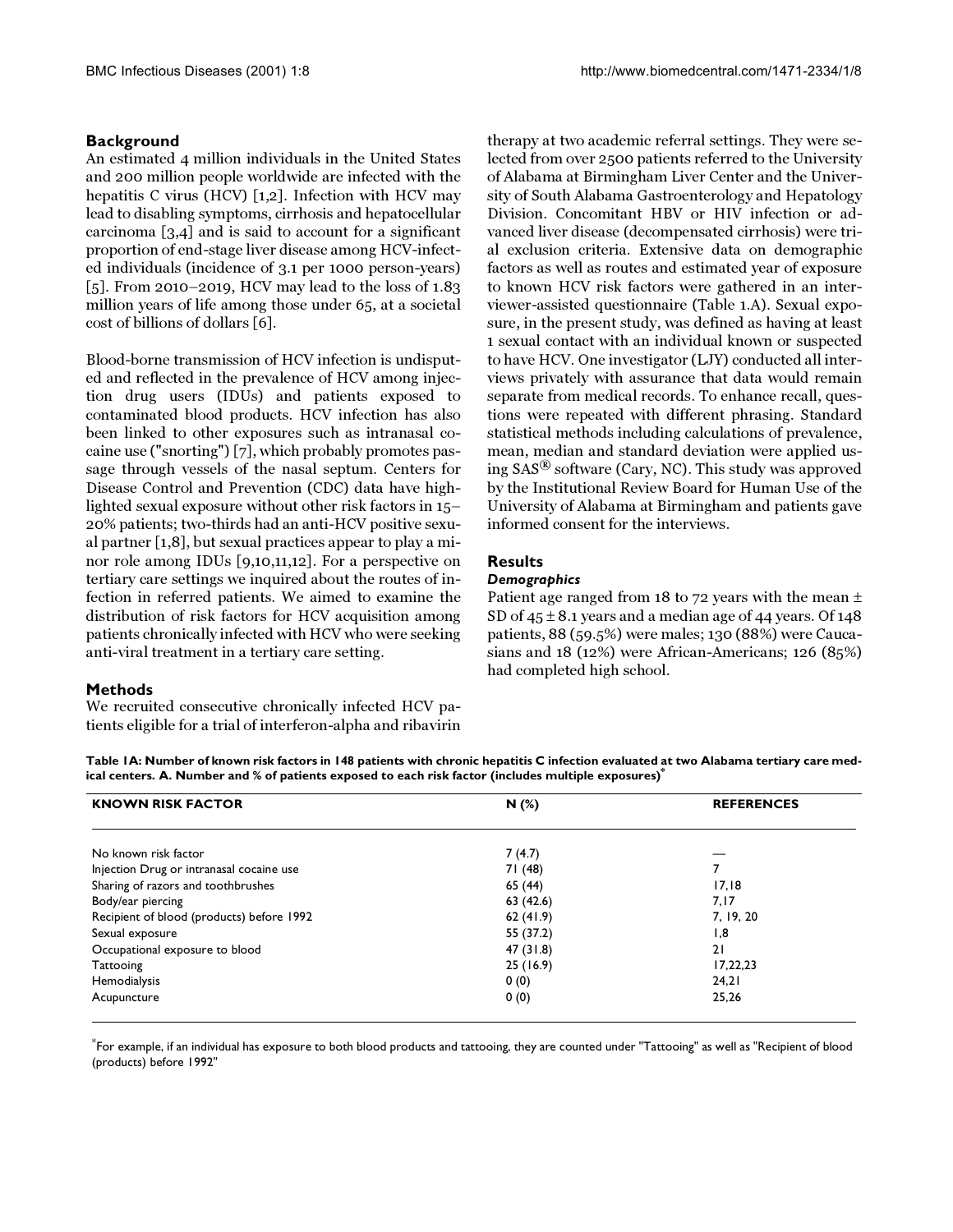**Table 1B: B. Number and % of the 148 patients exposed to successively higher numbers of different risk factors simultaneously (frequency of multiple risk factors).**

| <b>NO. RISK FACTORS</b> | <b>NO. PATIENTS (%)</b> |  |  |  |
|-------------------------|-------------------------|--|--|--|
| No known risk factor    | 7(4.7)                  |  |  |  |
|                         | 23(15.5)                |  |  |  |
| 2                       | 41 $(27.7)$             |  |  |  |
| 3                       | 38 (25.7)               |  |  |  |
| 4                       | 21(14.2)                |  |  |  |
| 5                       | 13(8.8)                 |  |  |  |
| 6                       | 5(3.4)                  |  |  |  |
|                         |                         |  |  |  |

#### *Frequency of risk factors*

Most patients (80%) reported more than one potential exposure to HCV (Table [1.](#page-1-0)A.). Only 7 individuals (4.7%) reported no risk factor (Table 1.B.). Injection drug use was strongly associated with cocaine use (over 90% of individuals had both) and therefore they were combined in the analysis. Among those who did not report concomitant cocaine and injection drug use, the majority reported only using injection drugs and as a result of these small numbers, an analysis of cocaine as a sole risk factor was precluded. Of the 23 persons with one risk factor, 10 (43.5%) had received a transfusion, 7 (30.4%) used intravenous drugs or cocaine; 3 (13.0%) underwent body/ear piercing, 2 (8.7%) shared razors and toothbrushes, and 1(4.3%) had occupational exposure (needle stick, and exposures to major amounts of blood, as from work in an emergency room or administering first aid at a construction site). In no case was sexual activity reported as an independent risk factor.

#### *Risk Factors and demographic characteristics*

Patients exposed to blood products tended to be older while IDUs and patients with sexual exposure or tattoos tended to be younger (Table [32](#page-3-0)). Women reported more risk factors than men. Exposure to blood products was considerably more common in women than men and exposure to intravenous drugs and intranasal cocaine more common in men than women. Neither race nor education was associated with the number of risk factors.

## *Prevalence of sexual exposure in conjunction with other risk factors*

Sexual exposure was reported by 14 of 54 (25.9%) patients who had been tattooed, 33 of 53 (62.3%) who shared razors/tooth brushes, and 16 of 34 (47.1%) who received blood/blood products.

### **Discussion**

Numerous risk factors promote HCV acquisition, and multiple risk factors may be present in a single individual. Infected persons cannot be dichotomized into "injection drug users" and "blood product recipients;" many in each group may have other risk factors as well. Investigators pursuing research on the origin or duration of HCV infection by sexual routes should consider multiplicity of exposure in designing studies in various settings. For example, blood contact from frequent sharing of razors could also result in HCV transmission.

The recent United States National Health and Nutrition Examination Surveys III (NHANES III), based on a random probability cluster sample, found a high prevalence of HCV among African-Americans. In contrast, our patients were recruited into an HCV study protocol after satisfying enrollment criteria, and African-Americans were under-represented relative to the Birmingham city and Alabama state populations. Less than 10% of our population was uninsured and this demographic probably more closely resembles those seen in offices of private physicians than in other groups (such as a random population sample). Because ongoing HCV awareness campaigns will likely bring increasing numbers of HCV patients to private physicians, those physicians should be providing appropriate advice on disease management (e.g., curtailing alcohol consumption and consideration of antiviral therapy). They may advise patients on preventing spread of the virus, but also prevent excessive anxiety in this respect. Under most circumstances transmission rates are low, but all potential sources of transmission should be discussed.

Currently in the United States for most physicians in private practice, HCV patients frequently first present with abnormal alanine amino transferase (ALT) levels or are found to be HCV positive as part of a routine health check for life insurance or attempt to donate blood. With the increased HCV awareness campaigns, however, it is plausible that an increasing number of patients seen in physician offices are there because they have a history of injection drug use or have received at sometime in the past blood or blood products and consequently over-represent the number of individuals with known risk factors. It is also possible that due to the exclusion criteria of our study (none were HIV or HBV positive) those with "high risk" sexual behaviors were excluded from this study. Addressing these issues was out of the scope of the present case series; however they should be addressed in future protocols examining HCV transmission in specific "high-risk" groups such as those with a high prevalence of HIV disease, or those who had HCV diagnosed in clinics for the treatment of sexually transmitted diseases. A case-control comparison of tertiary care and primary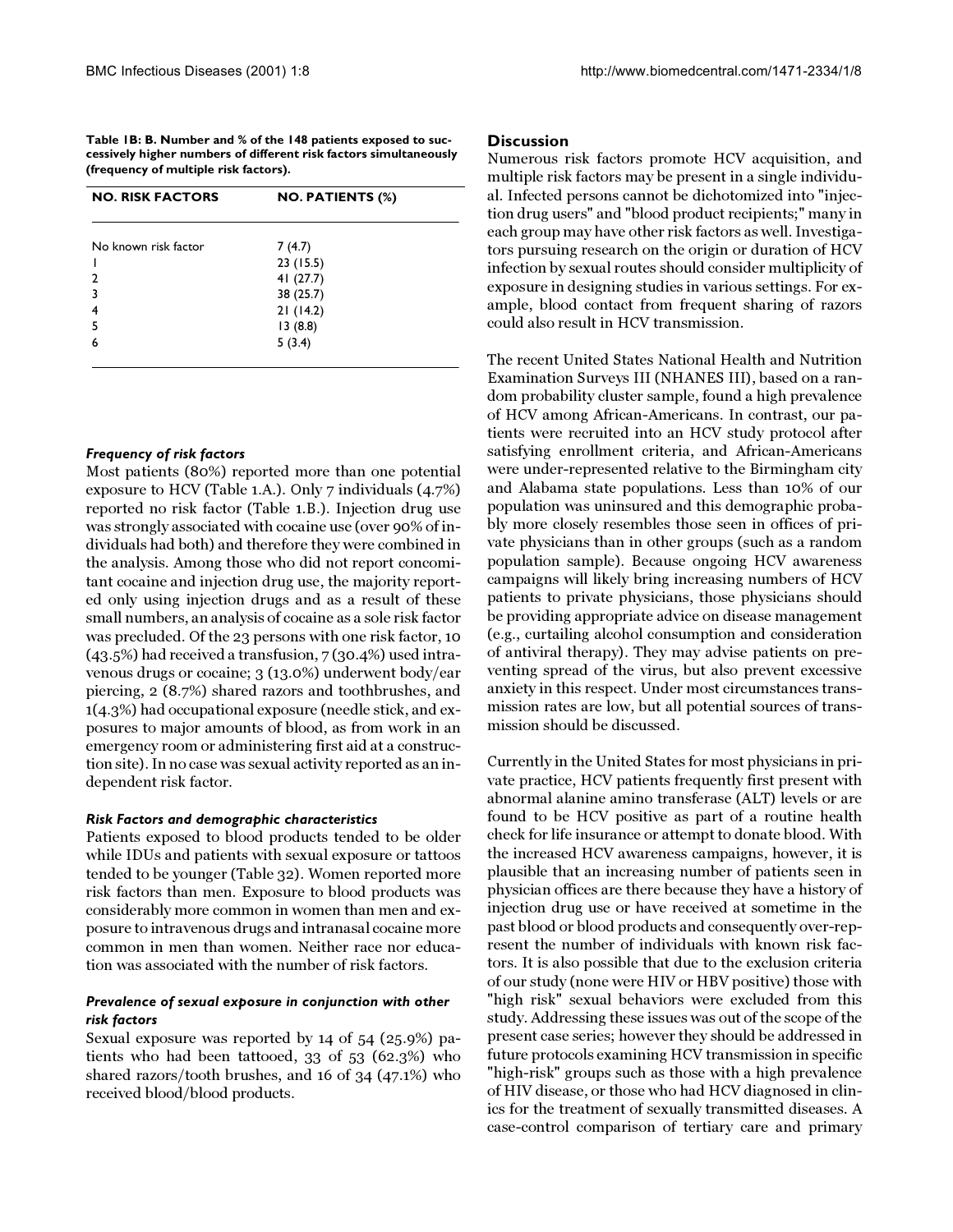care clinic populations would help clarify some of these issues.

Although blood transfusion was recently reported to account for only 7% of HCV infections in the US [[1](#page-4-0)], 40% of our patients received transfusions. Many of these patients were identified in HCV-screening campaigns that focused on recipients of transfusions before 1992, prior to the introduction of more sensitive HCV testing. In our population the older age of recipients of blood products compared with IDUs likely reflects a cohort effect due to the relatively higher risk of acquiring HCV from blood transfusion in the more distant past.

Sexual activity was not implicated as an independent risk factor even after exclusion of individuals exposed to blood or injection drugs. Other studies, including those among spouses, have suggested low sexual transmission of HCV [\[13](#page-4-12),[14](#page-4-13)[,15](#page-4-14)]. Frequent sharing of razors and toothbrushes among persons who reported sexual exposure also belies the automatic assumption of sexual transmission between a dually infected couple. The assessment of risk remains particularly difficult when comparing infrequent but high-risk contact (e.g. parenteral exposure) with more frequent but lower risk exposure such as sexual activity. Even with our relatively general definition of sexual exposure, we were unable to observe any individuals with sexual contact as a sole risk factor. Inability to test all current and/or past sexual partners of individuals reporting sexual exposure precluded definitive confirmation of partner HCV status. We were therefore unable to separate those who had at least one reported sexual contact with a person suspected of having HCV from those who had at least one sexual contact with a person known to have HCV. Factors like piercing and tattooing may need to be refined into different levels of risk depending upon the setting (e.g. service by an unskilled individual versus a professional trained in proper hygiene).

The multiplicity of risk factors observed in our case series presents some important ramifications with respect to disease surveillance. Many of the disease surveillance networks employ a hierarchical algorithm to determine routes for HCV acquisition when multiple risk factors are present in individuals. While these hierarchies are based on the presumed likelihood of transmission per exposure, their use may potentially obscure the true contribution of "lower risk" exposures. Clearly, alternative methods of modeling risk factors should also be considered. Most importantly, attributing HCV acquisition to "lower risk" behaviors such as sexual exposure should be done with caution, and only after exclusion of other risk factors, and in particular, those of "higher risk," such as parenteral contact. Detailed inquiry into risk factor exposure may also increase accuracy in the ascertainment of the time of HCV acquisition. Accurate estimates of the duration of infection have proved useful in interpreting data on factors that influence rate of disease progression [[16](#page-4-15)]. If a high number of individuals have multiple risk factors, this may provide an inappropriate picture of the true distributions of risk factors and consequently, routes of acquisition.

<span id="page-3-0"></span>In summary, identification of multiple risk factors for HCV infection may be valuable for both individual patient assessment and population studies. The presence of multiple risk factors within individuals should also prompt us to re-evaluate how we interpret and present surveillance data.

| <b>RISK FACTOR</b>                 | <b>BY AGE</b>    |                  | <b>BY GENDER</b> |                  | <b>BY RACE</b>       |                  |
|------------------------------------|------------------|------------------|------------------|------------------|----------------------|------------------|
|                                    | $\leq 45$<br>>45 |                  | Male             | Female           | White                | <b>Black</b>     |
|                                    | N(%)<br>$N = 88$ | N(%)<br>$N = 60$ | N(%)<br>$N = 88$ | N(%)<br>$N = 60$ | $N(\%)$<br>$N = 130$ | N(%)<br>$N = 18$ |
|                                    |                  |                  |                  |                  |                      |                  |
| Drug Use                           | 52 (59.0)        | 19(31.7)         | 57 (64.8)        | 14(23.3)         | 60(46.2)             | 11(61.1)         |
| Body/Ear Piercing                  | 45(51.1)         | 28 (46.7)        | 18(20.5)         | 55 (91.7)        | 61(46.9)             | 11(61.1)         |
| Occupational                       | 31(35.2)         | 16(26.7)         | 26(29.5)         | 21(35.0)         | 37 (28.5)            | 10(55.6)         |
| Tattooing                          | 18(20.5)         | 7(11.7)          | 18(20.5)         | 7(11.7)          | 24 (18.5)            | (5.6)            |
| Sexual Exposure                    | 42 (47.7)        | 13(21.7)         | 62(70.5)         | 23(38.3)         | 50 (38.5)            | 5(27.7)          |
| Sharing of razors/<br>toothbrushes | 42 (47.7)        | 23(38.3)         | 36(40.9)         | 29(48.3)         | 56 $(43.1)$          | 9(50)            |

**Table 2: Number and % of 148 patients with risk factors for HCV infection at two Alabama tertiary care medical centers, stratified by age, gender and race.**